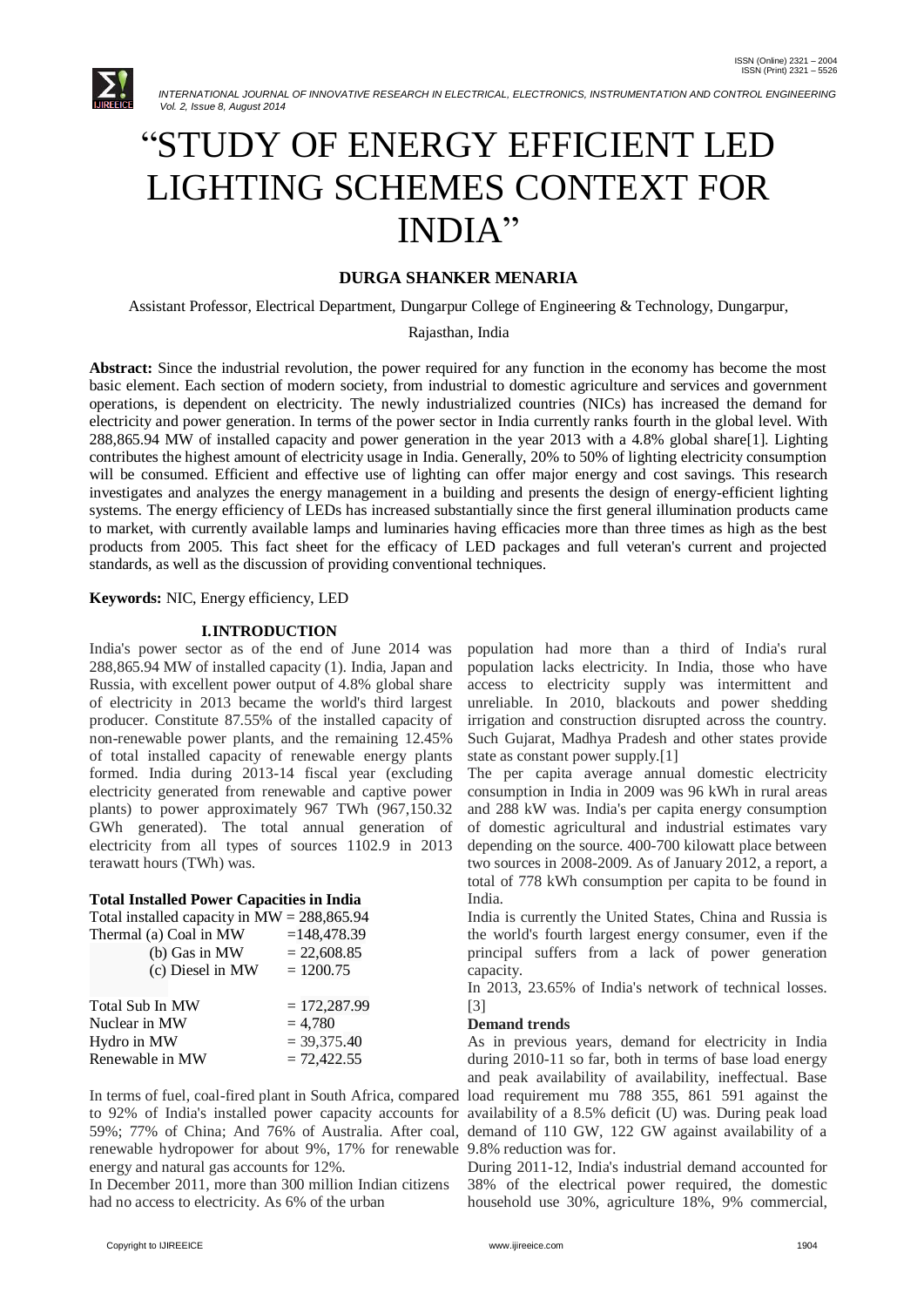

public lighting and other miscellaneous applications accounted for 7% a base load and peaking power deficit reduction accounted for the remaining 5.1% and 2% respectively. All areas in North-East India to a maximum of 17.4% is expected to face a shortage of energy .[2]

| Region            | <b>Energy</b>           |                             |             |
|-------------------|-------------------------|-----------------------------|-------------|
|                   | <b>Requirement (MU)</b> | <b>Availability</b><br>(MU) | $(+)/(-)^*$ |
| Northern          | 328,944                 | 318,837                     | $-3.1%$     |
| Western           | 288,062                 | 289,029                     | $+0.3%$     |
| Southern          | 298,180                 | 260,366                     | $-12.7%$    |
| Eastern           | 118,663                 | 114,677                     | $-3.4%$     |
| North-<br>Eastern | 14,823                  | 12,248                      | $-17.4%$    |
| All India         | 1,048,672               | 995,157                     | $-5.1%$     |
| Region            | <b>Peak Power</b>       |                             |             |
|                   | Demand (MW)             | Supply (MW)                 | $(+)/(-)^*$ |
| Northern          | 47,570                  | 46.899                      | $-1.4%$     |
| Western           | 45,980                  | 52,652                      | $+14.5%$    |
| Southern          | 41,677                  | 32,423                      | $-22.2%$    |
| Eastern           | 17,608                  | 17,782                      | $+1.0%$     |
| North-<br>Eastern | 2,543                   | 2,215                       | $-12.9%$    |
| All India         | 147,815                 | 144,788                     | $-2.0%$     |

#### **\*Surplus- (+) and Deficit - (-)**

## **II. LIGHT EMITTING DIODE(LED) LIGHTING**

Usually a commercial site lighting of the total power consumption accounting for 55% to 20%, in nondomestic buildings can represent a significant proportion of energy consumption. UK non-domestic light emission of CO2 every year, according to the Carbon Trust is responsible for approximately 24 million tonnes. So while minimizing environmental impact, can yield significant cost savings in lighting energy efficiency improvements. Such LEDs, CFLs and energy-saving halogen light, as the deployment of efficient lamps Technologies cut costs by 80% compared with traditional lamp technologies are possible. Intelligent light control forward a typical office environment, typically between 30% and 50%, reducing energy consumption can be used. The energy efficiency of LED lighting as a generally basic ratio of power input to the efficacy, light output or more technical power draw characteristic use (watts) divided by the emitted flux (lumens) such a 0.1 for simple concept, however, should not be overlooked that there are several important nuances. For example, an integrated LED light, LED lamp or LED luminaries efficacy of an efficacy that is different from their own is; Differential driver, thermal, and optical loss stems from. This traditional and LED lightings, lightings and laboratory as well as the commercially available samples used to measure the difference between the different processes is also necessary to understand the law.

Full lightings LED lightings and efficacy of both spectral efficiency for the internal quantum efficiency from electrical potential which depends on many factors. Presenting varying levels of improvement in these aspects, the Dow reached such a level LED luminaries efficacy lm / W with more than 2 .Upon 200, 266 lm / W efficacy of the target LED package is installed, the LEDs so far will surpass the efficacy of current linear fluorescent, compact fluorescent, high intensity discharge (HID) and incandescent sources, all of which, with less opportunity for better performance generally considered mature technology. This fact sheet discusses mainly the best of lightings income class, it's a given source type to remember that not all products perform equally important. It's currently available is especially true for LED lightings.

#### **(a)Absolute Versus Relative Photometry**

Absolute or relative photometry of lighting systems can be measured using two different methods. Usually used with conventional lighting products relative photometry, a lamp and luminaire allows for the combination of different measurements. To determine the efficacy luminaire efficacy of the lamp can be multiplied by the luminaire efficiency. Although not without limitations, the relative lamp and luminaire photometric characteristics and consistent interaction with the small interchangeable between fixtures to lamps that are generally appropriate. Conversely, a material impact on system performance included in the package are headed. It assumes full light the absolute photometry, the measurement required.

As advances in solid-state lighting industry, various products such as LED light engine configuration, in some cases, may indicate a return to relative photometry is. At least, the advent of LED lighting has led to a reassessment of the photometric test procedures and performance data.Spectral increased awareness of the power distribution source. Therefore, within a given product family, a low-efficacy tend to be clustered with a high CRI. In principle, being a low CCT is not harmful for efficacy, but due to factors other skills currently available in cool white LED packages (eg, 6500 K), approximately 20% (eg, 3000 K), warm white LED packages there are more than impressive, as shown in Figure 2, the current trend is that the difference will be negligible finally, with the expectation that indicate decreasing. Third, the LED package can be operated in several different streams. Mother typical basic 350, but 700 mA, 1000 mA, or drive high currents are also commonly available. (In a high current, ie) hard driving LEDs, lumen output increases, but a consistent result in a reduction in efficacy; This phenomenon is known as the slope efficiency. Lack has been investigated extensively, and in the next ten years, is expected to reduce the harmful effects of slope.

In return, the variables that affect the efficacy of LED packages also contribute to the lamp and luminaire performance. However, the efficacy of the LED package, which usually do not correspond to real-world operating characteristics of a certain ambient temperature (25  $\degree$  C), but (rather than continuous operation) is determined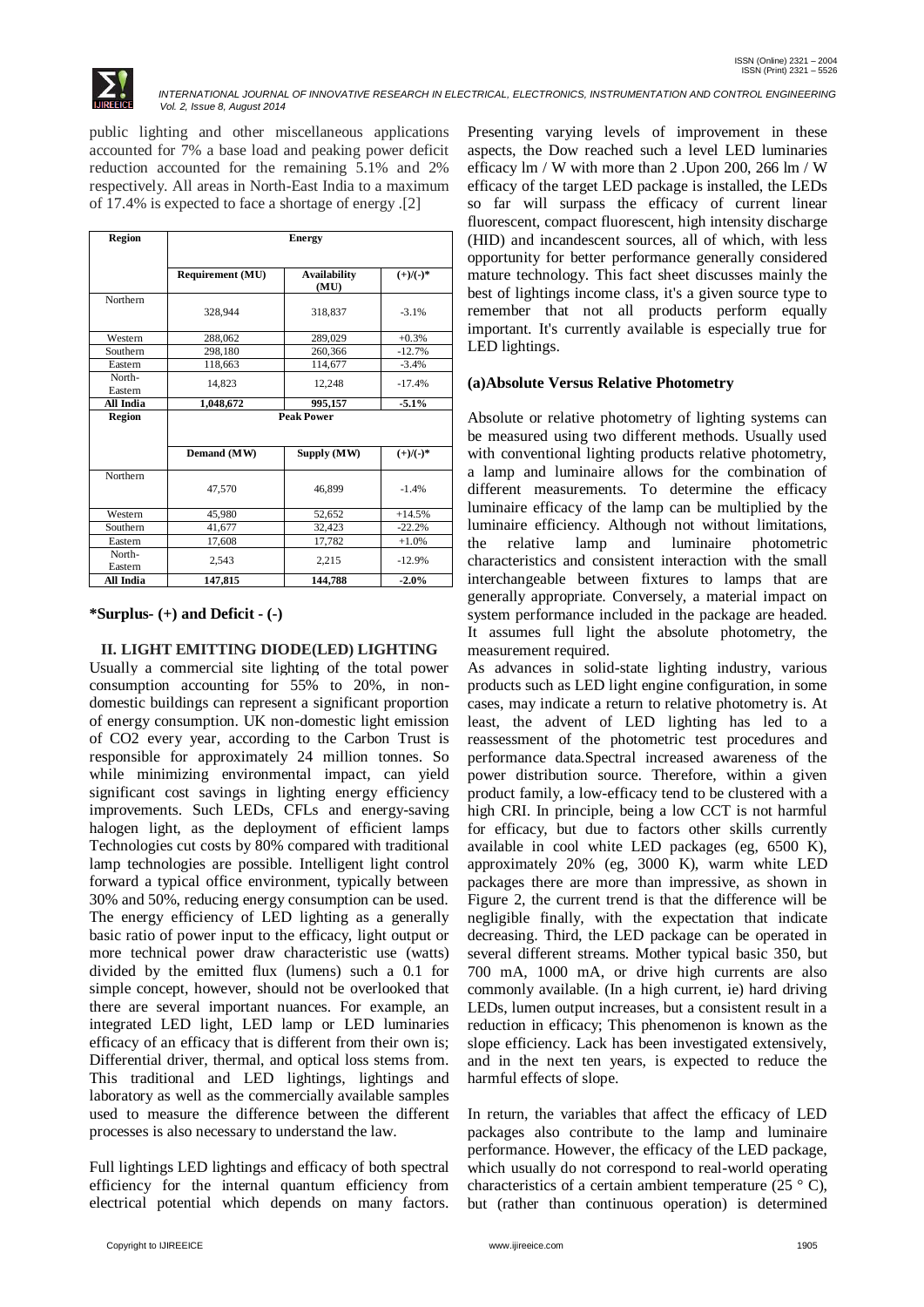

using pulses of light important to note briefly 's. Moreover, such a 276 lm / W LED packages reported as more laboratory samples,, some remarkable achievements made possible by carefully selecting the chips are very good. Is not relevant for characterizing the products currently available, these measurements are useful in foreshadowing of future performance.



Figure 2005 Color OComposite (CM) 20and photosphor coated  $(PC)$  actual and projected increases in the efficacy of LED packages.

#### **(b) Lamp and Luminaire Efficacy**

Thermal effects, driver loss, and optical inefficiencies than the LED packages combine to reduce the efficacy of LED luminaires. Considered collectively, these loss mechanisms may decrease the efficacy of over 30%. In particular, full LED lamps and luminaires efficacy is most relevant for building energy use.

Figure 3 / two integrated LED lamps and LED luminaires February 2013 based on the fact the LED light LED lamps and luminaires listed for more than 7,000 lumen output versus efficacy, effectiveness listed approximately 120 lm / W to 10 lm at least most of the products shows ranging from 40 W and 80 lm / W were between. As expected, the measurements are perfect for lighting because currently available is much less than the efficacy of LED packages.

#### **(c)Application Efficacy**

Lamp and luminaire efficacy of important indicators of energy efficiency, but they can not tell the whole story. Efficacy is defined as the application of force, when comparing products for a specific application may provide valuable data, draw necessary to achieve the specified illuminance criteria., may provide valuable data when comparing products for a specific application. If a luminaire directs a greater percentage of light to the target area—a roadway, for example—it may have a higher application efficacy despite having a lower luminaire efficacy. Importantly, the application for all uses of a given product is not possible to quantify the effectiveness, efficacy nor the application should be compared for different situations. There may be reported

as a product feature that is a normal price, so the efficacy of the application on a case-by-case basis should be calculated.

Different light sources have different emission properties can influence the efficacy of the application. Due to the directional nature of their emission, LEDs in some situations than other light sources has the potential to provide greater application efficacy. Most CFL, incandescent "light bulb," and HID lamps need a directional distribution of the emitted light should redirect a large proportion of an optical system, which means emits light in all directions. Optical systems are not fully efficient, and for the right area may not be able to give guidance to the emitted light. The optical control point sources is more difficult than the large area sources such as CFLs, is especially true for. In short, matching the right product with the right application for energy efficiency is an important consideration, and it is equal to or greater than the choice of light source technology can have an impact. Currently available LED lamps are typically about 85% efficient.



Figure 3. February 2013 as listed by the fact integrated LED light output versus LED lamps and LED luminaries efficacy.

#### **(d)Initial and Maintained Efficacy**

But, at least in theory, the input power remains constant lumen output of almost all lighting products, over time depreciates. Thus, at the beginning of life assessment luminous efficacy luminous efficacy than when life is coming to an end. Importantly, the overall amount of lumen depreciation rate of decline differs for different source types, or even using the same type of source are different products. 70% of the initial value of an LED product can be produced, whereas, for example, a highquality T8 fluorescent lamp lumen output, 95% of the initial evaluation at the end of life can be. Thus, the more impressive is that the source may change over the life of lightings. Efficacy maintained by the manufacturers usually do not notice the lighting calculations are performed and the light energy density is evaluated, then it likely will come into play. Because standard-practice calculations are based on future performance, a source with a lower maintained efficacy may lead to greater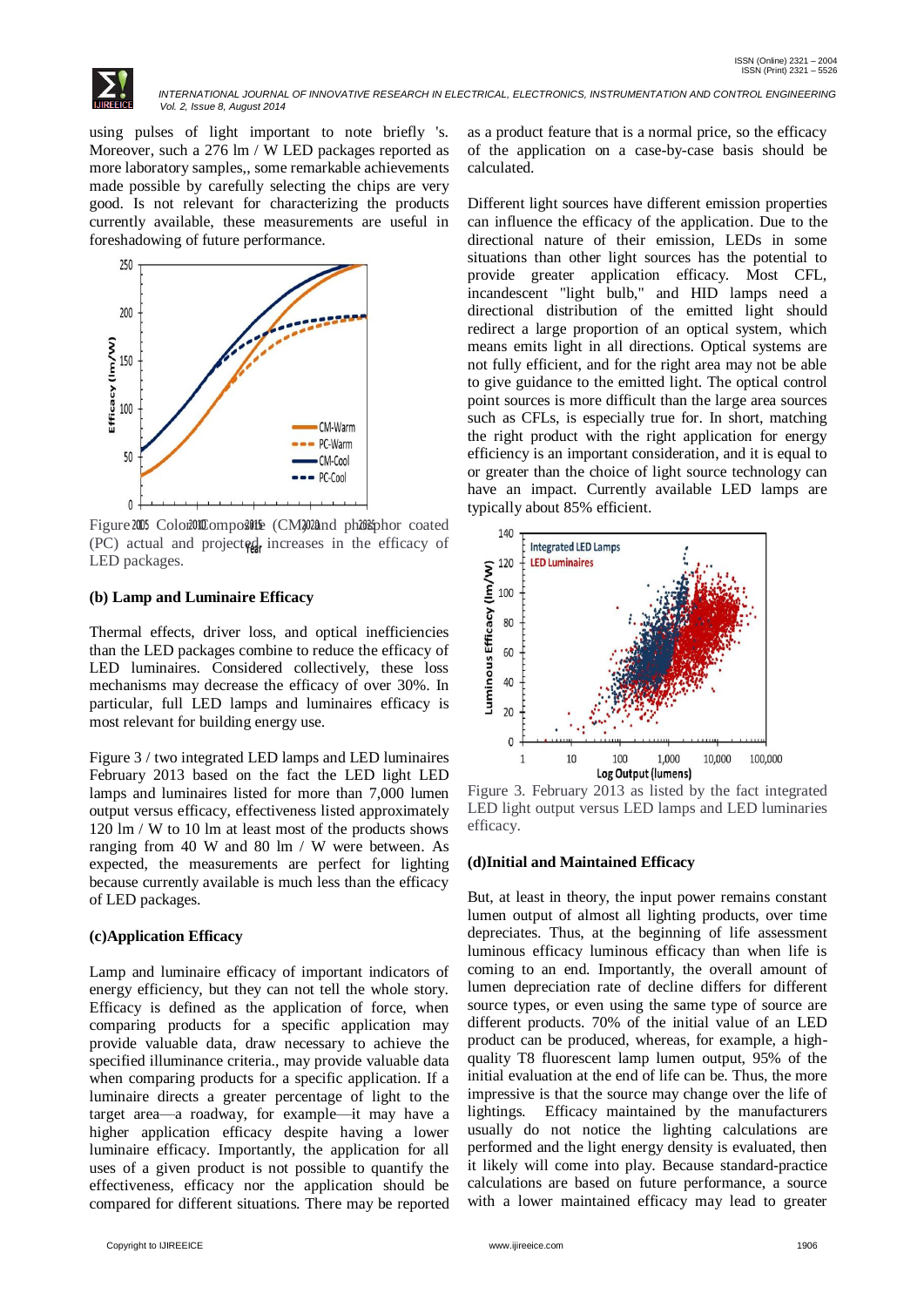

energy use at the time of installation and a higher rated power density. However, this "hidden" performance may be overlooked if Only the first is used to compare the efficacy of two lightings However, if it is "hidden" display can be ignored. Along with many other ideas, brought to mainstream LEDs lumen depreciation to reduce or eliminate the concept of increasing the power draw. This procedure is used frequently today, its prevalence may increase in the future. Such luminaires may reduce over lighting and allow for a smaller connected load initially, but the efficacy will decrease over time and energy use will increase. This approach or the system's lifetime may not lead to lower energy use, and can make it more challenging than product.

## **(e)Efficacy versus Energy Use**

Efficacy is related to energy efficiency, but it can not be used to establish energy use. Energy use is the power draw over time, and usually kilowatt hours (kWh) is reported in units of. It is operated for a short time if a less impressive product that can actually use less energy. To realize energy saving control systems can be a valuable tool.

## **(f)Comparison**

LED and efficacy compared to conventional products, it is important to consider the whole system. Even though relative photometry focuses on lamp properties and the efficiency of the luminaries, calculating total luminaries efficacy is the best way to compare conventional products to LED products, or anything measured with absolute photometry. Still, there may be differences in performance that are not captured by relative photometry.

A basic comparison of the efficacy of several key technologies lamp shown with shaded areas shown with black boxes and typical Giants raw lamp efficacy or effectiveness with the package, is provided in Figure 4. All major types are grouped together, but in general, the efficacy of current LED products like fluorescent and HID products, partly because the variability is substantial. Figure 4 also is much higher efficacy of currently available LED packages, however, several integrated LED lamps and luminaries LED display that shows the benefits do not promote. Importantly, the LED efficacy is expected to improve significantly in the near future which showed the same kind of source.

Fig. 1. Approximate range of general efficacy of various light sources, in January 2013 as a black-box construction, materials, wattage, or other factors may vary depending on the bare efficacy of traditional lamps or LED packages, show. Shaded areas driver, thermal, and optical damage the entire system including, understands the Giants efficacy, show. Listed only LED light source technologies is expected to increase significantly in the near future efficacy<sup>[4]</sup>.



**(g)LED vs. CFL vs. incandescent light bulb comparison chart** [5]

**1.Energy Efficiency & Energy Costs**

| <b>Particulars</b>                                                         | Light<br>Emitting<br><b>Diodes</b><br>(LEDs) | <b>Incandescent</b><br><b>Light Bulbs</b> | Compact<br><b>Fluorescents</b><br>(CFLs) |
|----------------------------------------------------------------------------|----------------------------------------------|-------------------------------------------|------------------------------------------|
| Life Span<br>(avg.)                                                        | 50,000<br>hours                              | 1,200 hours                               | 8,000 hours                              |
| Watts of<br>electricity<br><b>Used</b> (equiv<br>alent to 60<br>watt bulb) | $6 - 8$<br>watts                             | 60 watts                                  | $13-15$ watts                            |
| KW of<br>electricity<br>$used$ (equiv<br>alent to 60<br>watt<br>bulb/year) | 329<br>KWh/yr.                               | 3285 KWh/yr.                              | 767 KWh/yr.                              |
| Annual<br>operating<br>cost(equiva<br>lent to 60<br>watt<br>bulb/year)     | Rs<br>2013.70/<br>year                       | Rs 20142.60/year                          | 4698.70/year                             |

#### **2. Environmental Impact**

| Contains the         | No       | N <sub>0</sub> | Yes - Mercury   |
|----------------------|----------|----------------|-----------------|
| <b>TOXIC</b>         |          |                | is very toxic   |
| Mercury              |          |                | to your health  |
|                      |          |                | and the         |
|                      |          |                | environment     |
| <b>ROHS</b>          | Yes      | Yes            | No - contains   |
| Compliant            |          |                | $1mg-5mg$ of    |
|                      |          |                | Mercury and     |
|                      |          |                | is a major risk |
|                      |          |                | to the          |
|                      |          |                | environment     |
| CO <sub>2</sub>      | 204.754  | 2025 Kgs/year  | 472.95          |
| Emissions            | Kgs/year |                | Kgs/year        |
| $(30 \text{ bulbs})$ |          |                |                 |
| per year)            |          |                |                 |
|                      |          |                |                 |